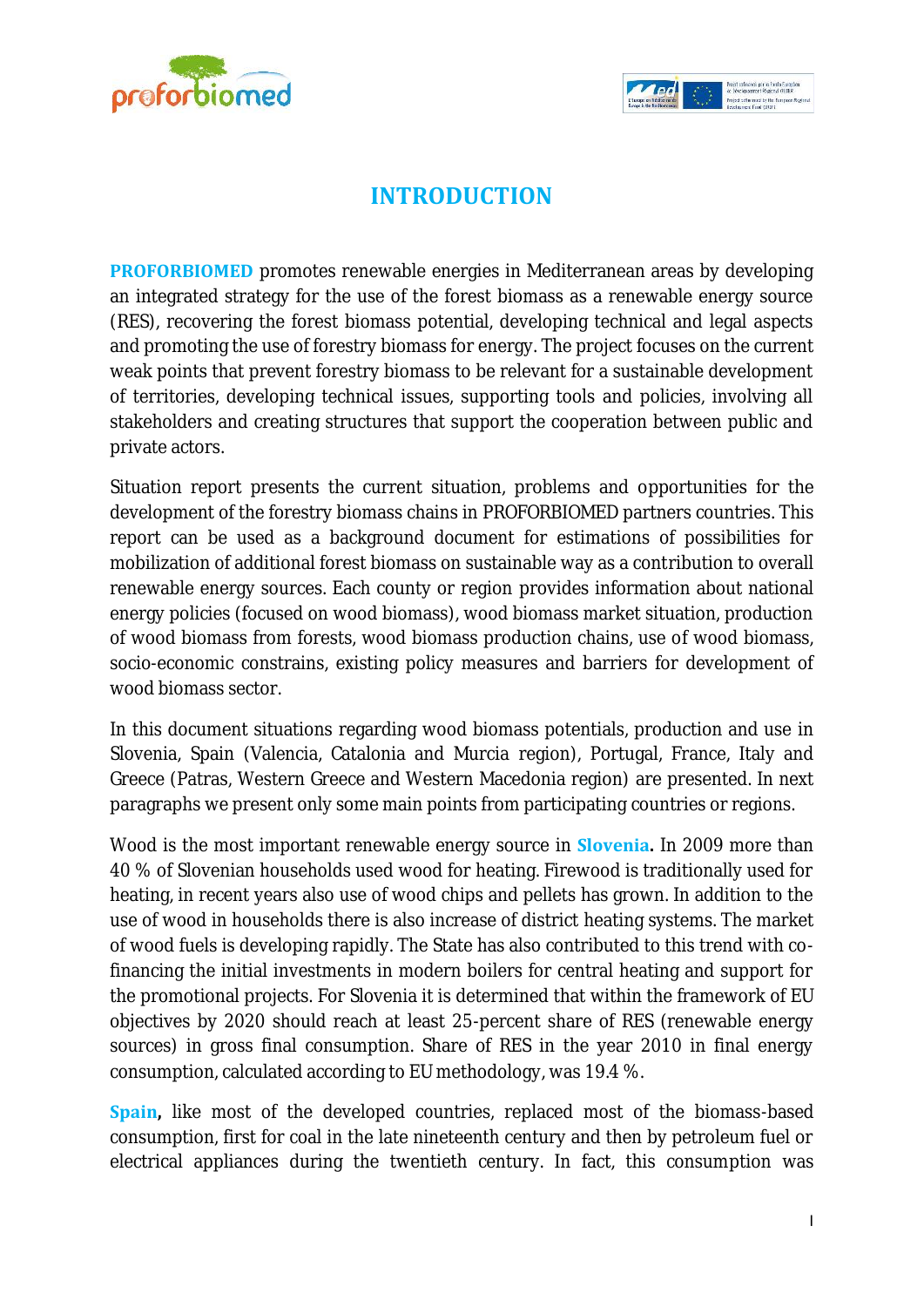



relegated to only some sectors directly related to biomass such as forestry and agroforestry in some cases or ceramics. Apart from these sectors, the most consumption of biomass is focused on traditional systems for heating, DHW heating and cooking, as the old fireplaces or wood stoves. Spain should reach at least 20-percent share of RES (renewable energy sources) in gross final consumption in the frame of EU objectives by 2020. Currently, over 80% of energy supply comes from fossil fuels, 13% nuclear, and about 6% of renewable energy. This 94 % non-renewable sources has important environmental implications heavily dependent on external supplies. Most of the biomass comes from the forestry sector, which has traditionally been used in the domestic sector through inefficient systems (use of firewood), but also boilers in forest industries.

The biomass plays a major role in the energy production in **Portugal.** At the last decade the use of biomass as an energy source for heat and electricity production has been growing on industrial field, and decreasing at the level of the domestic uses. The Directive 2009/28/EC sets the goal of 31,0% for the share of renewables in final gross energy consumption, implying an increase of 11,3% over the value recorded in the base year 2005, which was 19,8%. At present, more than 40% of the electricity produced in Portugal is based on the use of RES and around 20% of the final energy consumption is achieved with the use of renewable energy. Portugal imports about 85% of its energy, a percentage well above the EU average.

For **France** national target for the share of renewable sources in gross final consumption of energy in 2020 is 23%. To reach this objective, the annual national renewable energy production has to double from 17 Million tons of oil equivalent (Mtoe) to 37 Mtoe. French experts have estimated that biomass should represent 45 % of the overall renewable energy effort. In 2010 in the PACA Region 172 wood energy installations have been identified. These facilities consume 38 000 tons of biomass each year: 20.000 tones coming from forest and 13 000 tons of wood recovery. 113 new projects are under consideration or in progress.

According to the European Commission proposal by 2020, **Italy** is committed to a 17% share of renewable energy in final energy consumption. These targets are, on the whole, really challenging. In 2009 the use of biomass for energy purposes contributes for just 3.5% to the final national energy consumption. Among renewable energies, wood (which includes firewood, chips and pellets) is already the second source in term of primary energy contribution (30 % of RES). Only for example, annual pellet consumption has grown from 150,000 in 2001, to approximately 850,000 tons in 2008, such as the production from 160,000 tons in 2001 to approximately 650,000 tons in 2008.

The energy policy of **Greece** is heavily depending on imported oil for household purposes, industries operation, production of electricity in non-connected islands, transport etc. On the other hand, the production of electricity in mainly based on lignite,